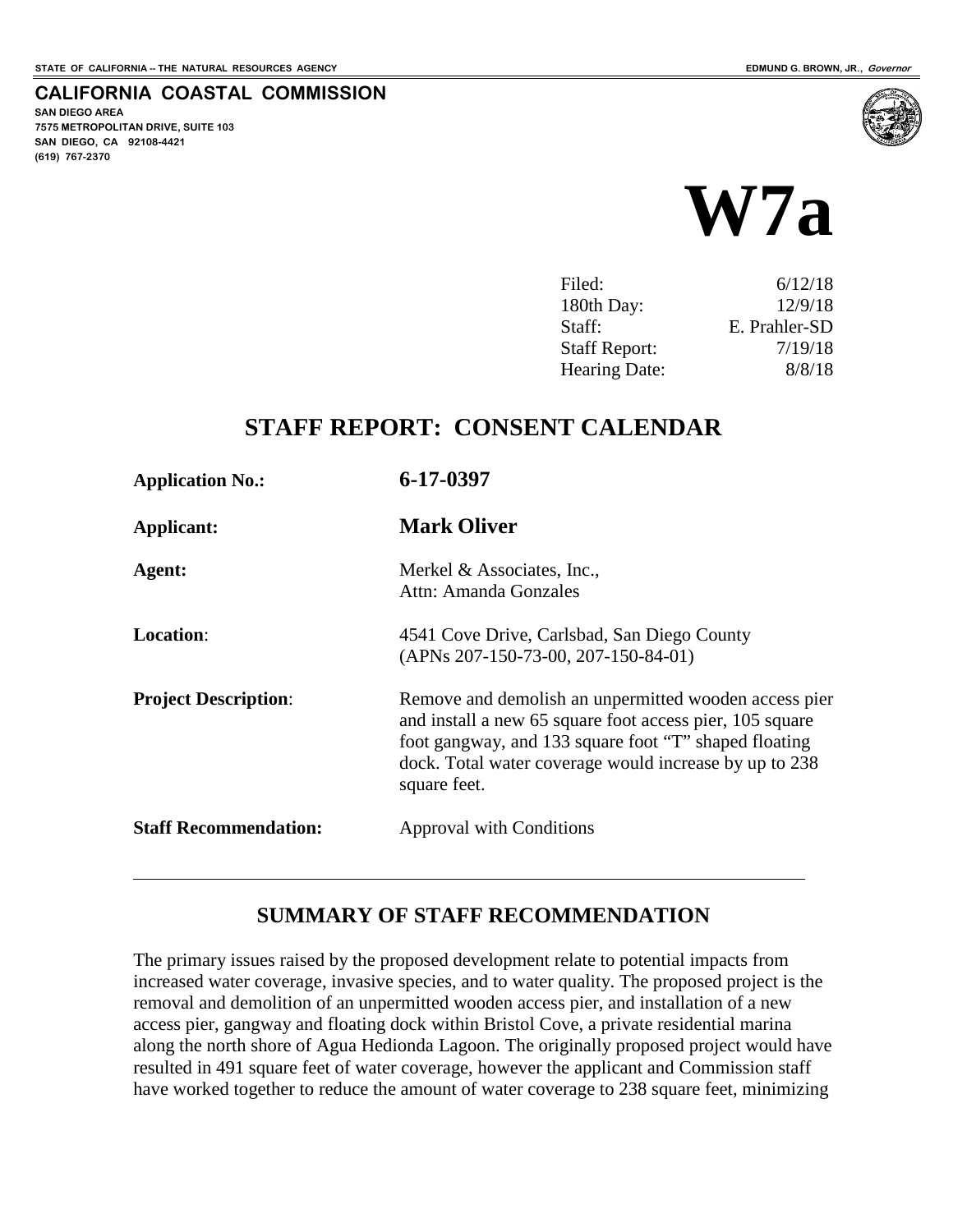water coverage to protect marine resources that rely on open water area for biological productivity and foraging opportunities.

A pre-construction eelgrass survey submitted by the applicant indicates that there is eelgrass habitat adjacent to the location the new dock would be installed, however, the dock will not be installed directly over the patches of eelgrass and there will be no disturbance of the lagoon bottom. Therefore, no impacts to eelgrass are expected to occur.

**Special Condition No. 1** requires the submittal of final plans. **Special Condition No. 2** requires pre- and post-construction eelgrass surveys to ensure that no impacts to eelgrass occur. **Special Condition No. 3** requires a pre-construction survey to prevent the spread of the invasive green algae, *Caulerpa taxifolia*. **Special Condition Nos. 4** and **5** would prevent or mitigate any negative impacts on water quality associated with construction and use of the dock as a boating facility. Finally, **Special Condition No. 6** requires the applicant to comply with the prior to issuance conditions within 30 days of approval by the Commission. Thus, no significant impacts to any coastal resources are anticipated.

Commission staff recommends **approval** of coastal development permit application 6-17- 0397 as conditioned.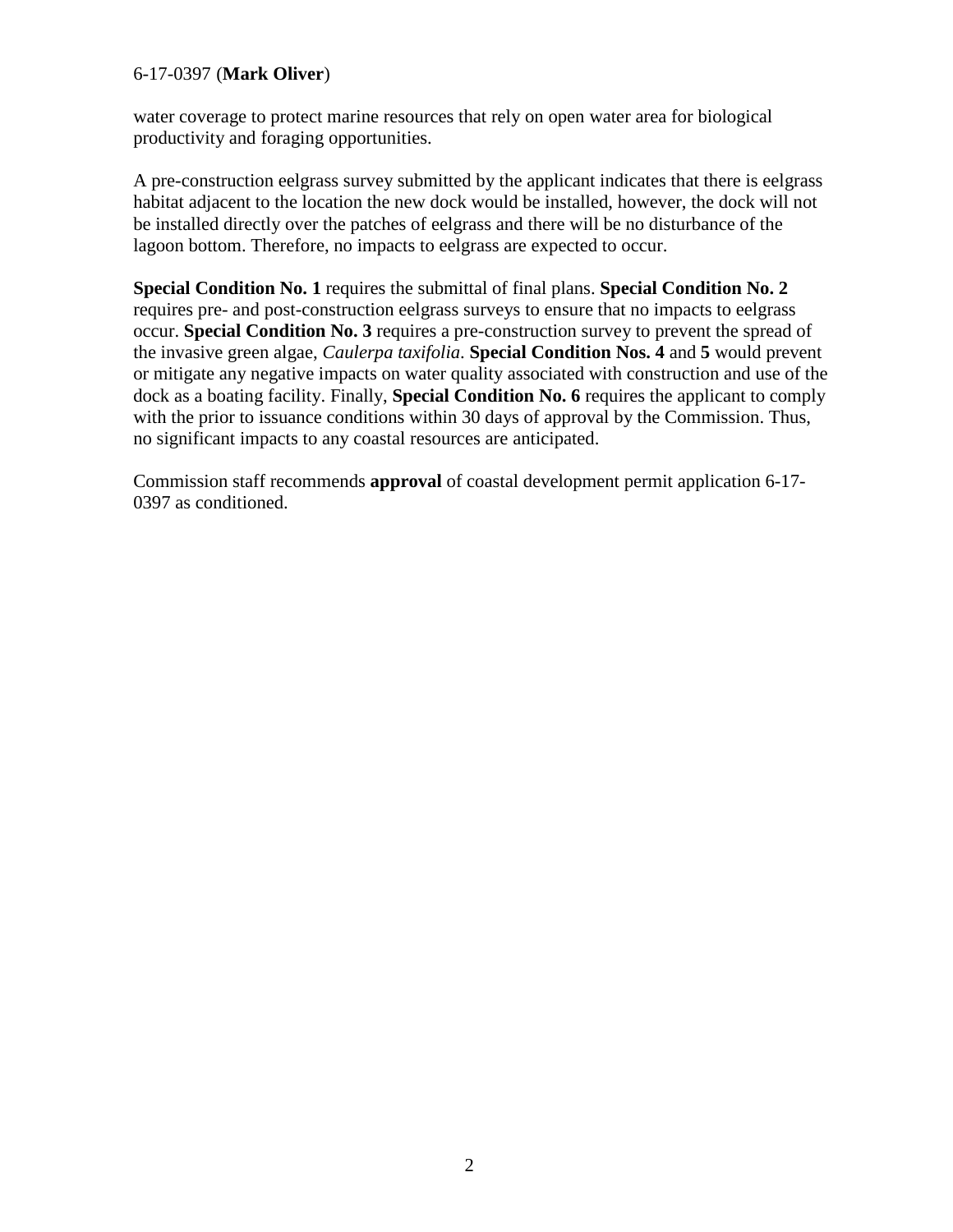# **TABLE OF CONTENTS**

| $A_{\cdot}$     |  |
|-----------------|--|
| <b>B.</b>       |  |
| $\mathcal{C}$ . |  |
| D.              |  |
| F.              |  |
| G.              |  |
| Н.              |  |
|                 |  |

### **APPENDICES**

Appendix A - Substantive File Documents

### **EXHIBITS**

<u>Exhibit 1 – Vicinity Map<br>Exhibit 2 – Aerial Photo</u> Exhibit 3 – Site Plan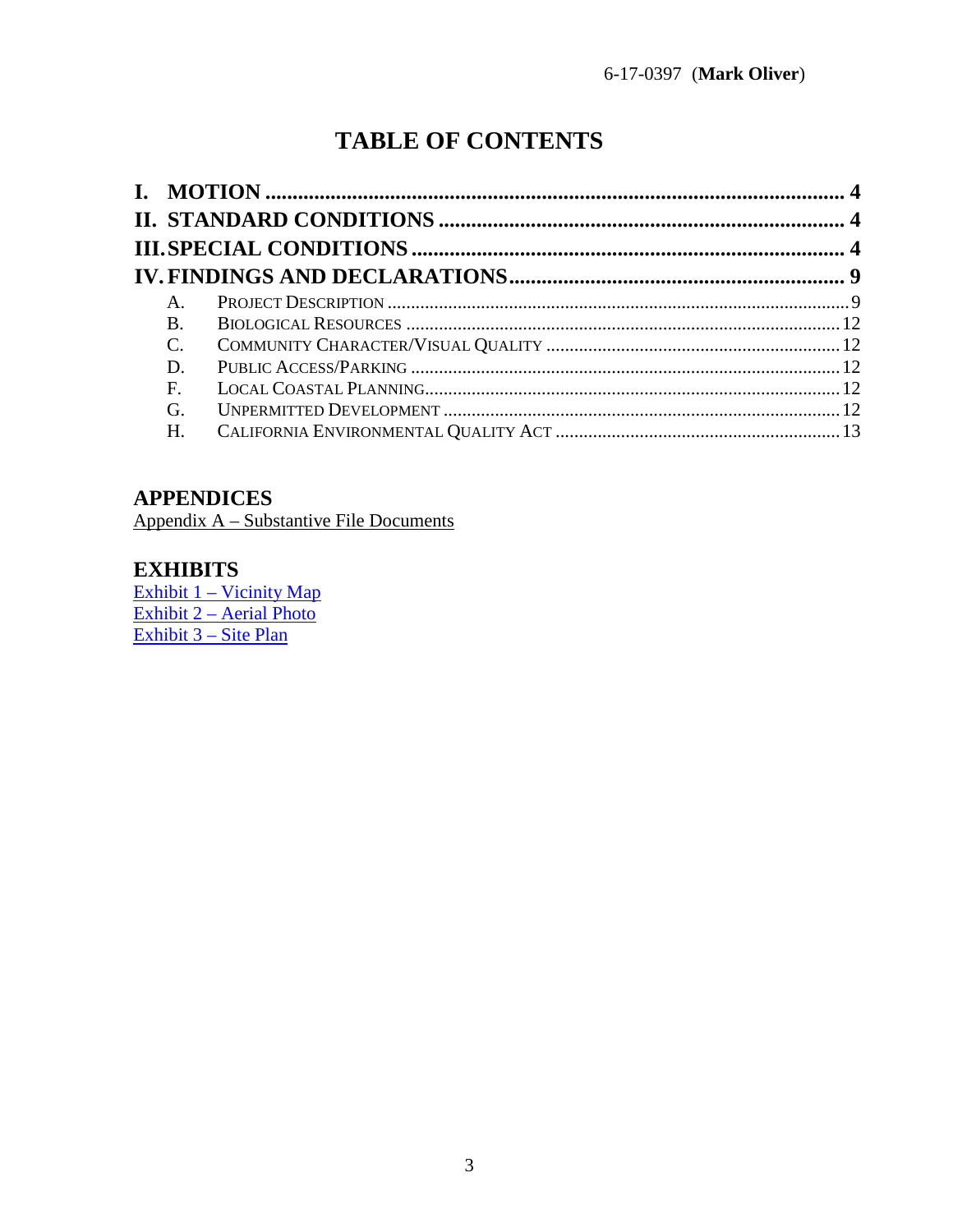### <span id="page-3-0"></span>**I. MOTION**

#### **Motion:**

*I move that the Commission approve the coastal development permit applications included on the consent calendar in accordance with the staff recommendations.* 

Staff recommends a **YES** vote. Passage of this motion will result in approval of all the permits included on the consent calendar. The motion passes only by affirmative vote of a majority of the Commissioners present.

### <span id="page-3-1"></span>**II. STANDARD CONDITIONS**

This permit is granted subject to the following standard conditions:

- 1. **Notice of Receipt and Acknowledgment**. The permit is not valid and development shall not commence until a copy of the permit, signed by the permittee or authorized agent, acknowledging receipt of the permit and acceptance of the terms and conditions, is returned to the Commission office.
- 2. **Expiration.** If development has not commenced, the permit will expire two years from the date on which the Commission voted on the application. Development shall be pursued in a diligent manner and completed in a reasonable period of time. Application for extension of the permit must be made prior to the expiration date.
- 3. **Interpretation.** Any questions of intent of interpretation of any condition will be resolved by the Executive Director or the Commission.
- 4. **Assignment.** The permit may be assigned to any qualified person, provided assignee files with the Commission an affidavit accepting all terms and conditions of the permit.
- 5. **Terms and Conditions Run with the Land.** These terms and conditions shall be perpetual, and it is the intention of the Commission and the permittee to bind all future owners and possessors of the subject property to the terms and conditions.

### <span id="page-3-2"></span>**III. SPECIAL CONDITIONS**

This permit is granted subject to the following special conditions:

#### 1. **Submittal of Final Plans.**

A. PRIOR TO THE ISSUANCE OF THE COASTAL DEVELOPMENT PERMIT, the applicant shall submit, for the review of and written approval of the Executive Director, final site and building plans that substantially conform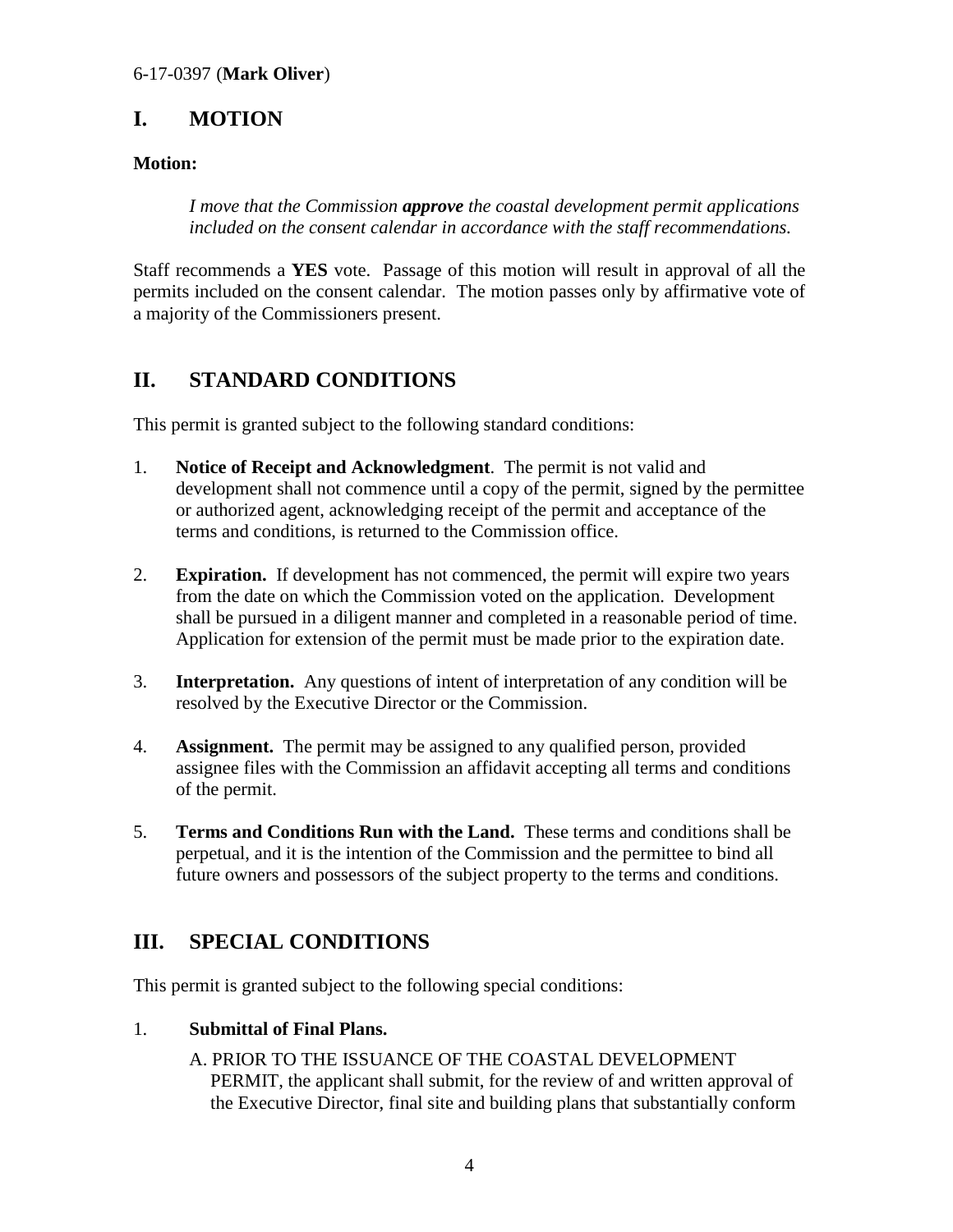with the plans submitted to Commission by Merkel & Associates, Inc., received in the Commission office on May 1, 2018.

B. The permittee shall undertake the development in conformance with the approved final plans unless the Commission amends this permit or the Executive Director provides a written determination that no amendment is legally required for any proposed minor deviations.

#### 2. **Eelgrass Survey(s).**

- A. Pre-Construction Eelgrass Survey. A valid pre-construction eelgrass (*Zostera marina*) survey shall be completed during the period of active growth of eelgrass (typically March through October). The pre-construction survey shall be completed within 60 days before the start of construction. The survey shall be prepared in full compliance with the *California Eelgrass Mitigation Policy and Implementing Guidelines* (CEMP) dated October 2014 (see [http://www.westcoast.fisheries.noaa.gov/publications/habitat/california\\_eelgra](http://www.westcoast.fisheries.noaa.gov/publications/habitat/california_eelgrass_mitigation/Final%20CEMP%20October%202014/cemp_oct_2014_final.pdf) [ss\\_mitigation/Final%20CEMP%20October%202014/cemp\\_oct\\_2014\\_final.pd](http://www.westcoast.fisheries.noaa.gov/publications/habitat/california_eelgrass_mitigation/Final%20CEMP%20October%202014/cemp_oct_2014_final.pdf) [f\)](http://www.westcoast.fisheries.noaa.gov/publications/habitat/california_eelgrass_mitigation/Final%20CEMP%20October%202014/cemp_oct_2014_final.pdf) adopted by the National Marine Fisheries Service (except as modified by this special condition) and shall be prepared in consultation with the California Department of Fish and Wildlife. The applicant shall submit the eelgrass survey for the review and approval of the Executive Director within five (5) business days of completion of each eelgrass survey and in any event no later than fifteen (15) days prior to commencement of any development. If the eelgrass survey identifies any eelgrass within the project area which would be impacted by the proposed project, the development shall require an amendment to this permit from the Coastal Commission or a new coastal development permit.
- B. Post-Construction Eelgrass Survey. If any eelgrass is identified in the project area by the survey required in subsection A of this condition above, within 30 days of completion of construction if completion of construction occurs within the active growth period, or within the first 30 days of the next active growth period following completion of construction that occurs outside of the active growth period, the applicant shall survey the project site to determine if any eelgrass was adversely impacted. The survey shall be prepared in full compliance with the CEMP dated October 2014 (see [http://www.westcoast.fisheries.noaa.gov/publications/habitat/california\\_eelgra](http://www.westcoast.fisheries.noaa.gov/publications/habitat/california_eelgrass_mitigation/Final%20CEMP%20October%202014/cemp_oct_2014_final.pdf) [ss\\_mitigation/Final%20CEMP%20October%202014/cemp\\_oct\\_2014\\_final.pd](http://www.westcoast.fisheries.noaa.gov/publications/habitat/california_eelgrass_mitigation/Final%20CEMP%20October%202014/cemp_oct_2014_final.pdf) [f\)](http://www.westcoast.fisheries.noaa.gov/publications/habitat/california_eelgrass_mitigation/Final%20CEMP%20October%202014/cemp_oct_2014_final.pdf) adopted by the National Marine Fisheries Service (except as modified by this special condition) and shall be prepared in consultation with the California Department of Fish and Wildlife. The applicant shall submit the post-construction eelgrass survey for review and approval of the Executive Director within thirty (30) days after completion of the survey. If any eelgrass has been impacted by project construction, the applicant shall replace the impacted eelgrass at a minimum 1.38:1 ratio on-site, or at another appropriate location subject to the approval by the Executive Director, in accordance with the CEMP. Any exceptions to the required 1.38:1 mitigation ratio found within the CEMP shall not apply. Implementation of mitigation shall require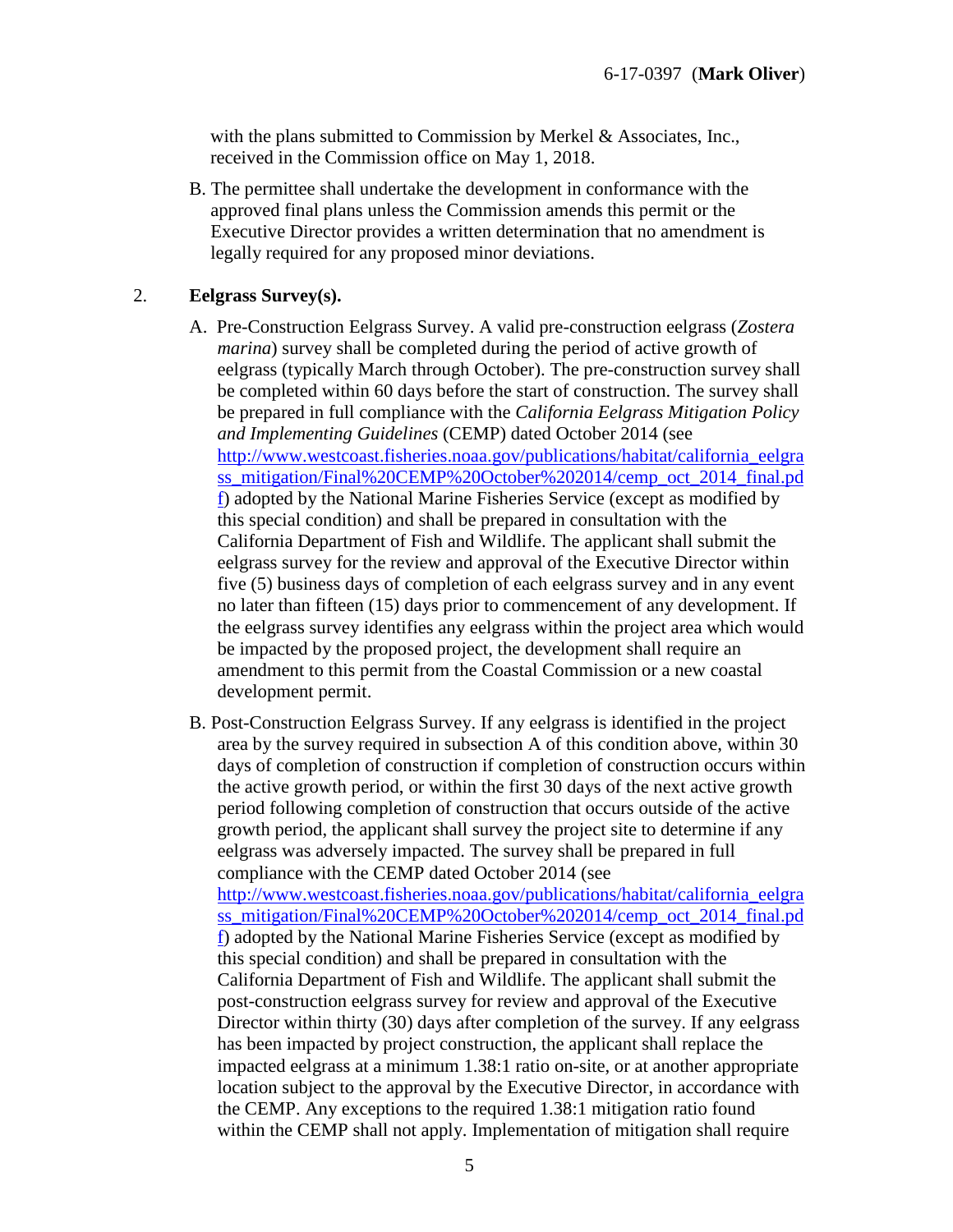an amendment to this permit or a new coastal development permit unless the Executive Director determines that no amendment or new permit is legally required.

#### 3. **Pre-Construction** *Caulerpa taxifolia* **Survey.**

- A. Not more than 90 days nor less than 30 days prior to commencement or recommencement of any development authorized under this coastal development permit (the "project"), the applicant shall undertake a survey of the project area and a buffer area at least 10 meters beyond the project area to determine the presence of the invasive green alga, *Caulerpa taxifoli*a. The survey shall include a visual examination of the substrate.
- B. The survey protocol shall be prepared in consultation with the Regional Water Quality Control Board, the California Department of Fish and Wildlife, and the National Marine Fisheries Service (see [http://www.westcoast.fisheries.noaa.gov/habitat/aquatic\\_invasives/caulerpa\\_ta](http://www.westcoast.fisheries.noaa.gov/habitat/aquatic_invasives/caulerpa_taxifolia.html) [xifolia.html\)](http://www.westcoast.fisheries.noaa.gov/habitat/aquatic_invasives/caulerpa_taxifolia.html).
- C. Within five (5) business days of completion of the survey, the applicant shall submit the survey
	- 1. for the review and written approval of the Executive Director; and
	- 2. to the Surveillance Subcommittee to the Southern California Caulerpa Action Team (SCCAT). The SCCAT Surveillance Subcommittee may be contacted through William Paznokas, California Department of Fish & Wildlife (858-467-4218/William.Paznokas@wildlife.ca.gov) or Bryant Chesney, National Marine Fisheries Service (562-980- 4037/Bryant.Chesney@noaa.gov).
- D. If *C. taxifolia* is found within the project or buffer areas, the applicant shall not proceed with the project until 1) the applicant provides evidence to the Executive Director that all *C. taxifolia* discovered within the project and/or buffer area has been eliminated in a manner that complies with all applicable governmental approval requirements, including but not limited to those of the California Coastal Act, or 2) the applicant has revised the project to avoid any contact with *C. taxifolia*. No revisions to the project shall occur without a Coastal Commission approved amendment to this coastal development permit unless the Executive Director provides a written determination that no amendment is legally required.

#### 4. **Water Quality – Construction Best Management Practices.**

A. All construction must comply with the following provisions:

1. No demolition or construction materials, equipment, debris, or waste shall be placed or stored where it may enter sensitive habitat, receiving waters or a storm drain, or be subject to wave, wind, rain or tidal erosion and dispersion;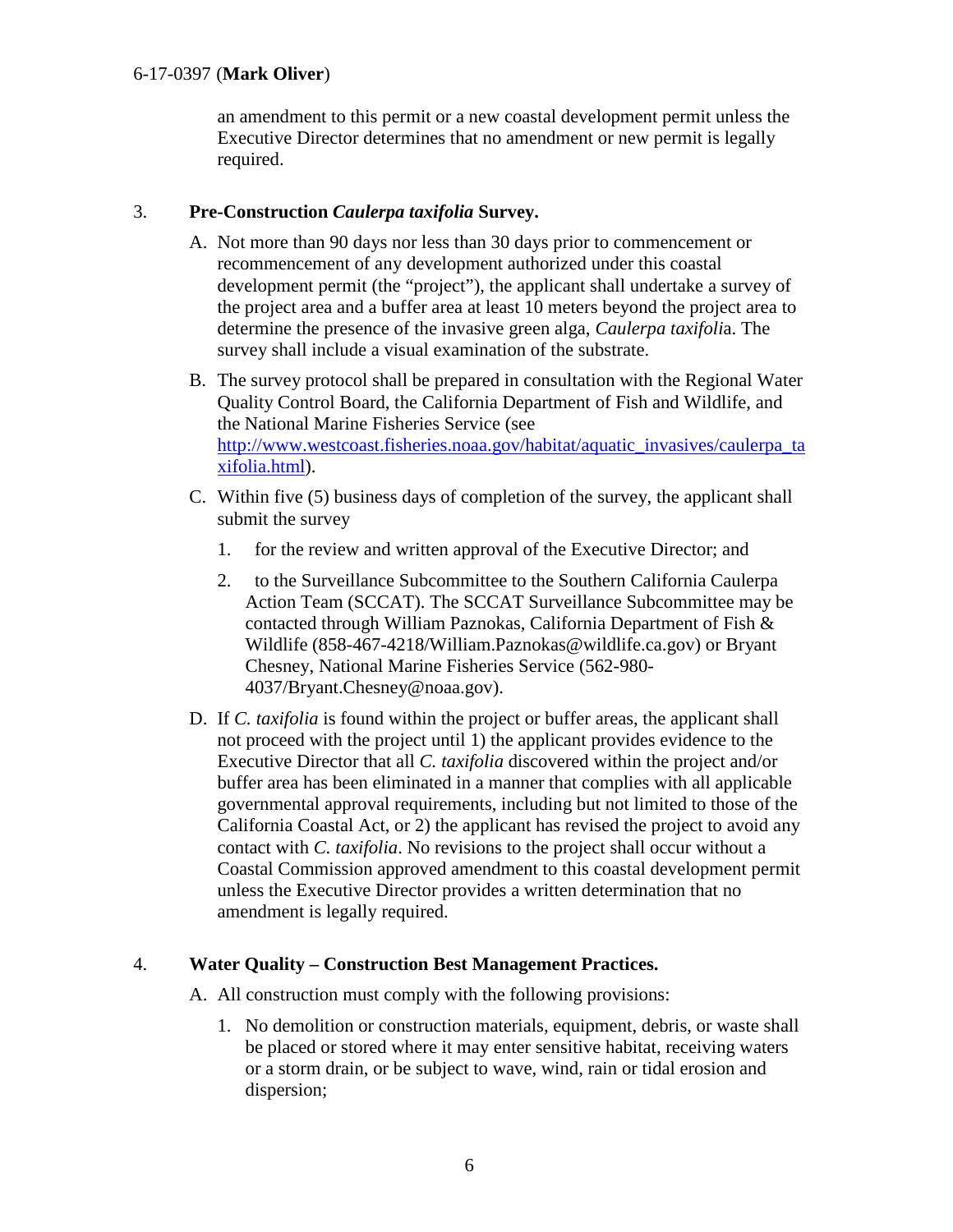- 2. Any and all debris resulting from demolition or construction activities, and any remaining construction material, shall be removed from the project site within 24 hours of completion of the project;
- 3. Demolition or construction debris and sediment shall be removed from work areas each day that demolition or construction occurs to prevent the accumulation of sediment and other debris that may be discharged into coastal waters;
- 4. Machinery or construction materials not essential for project improvements will not be allowed at any time in the intertidal zone;
- 5. If turbid conditions are generated during construction, a silt curtain will be utilized to control turbidity;
- 6. Floating booms will be used to contain debris discharged into lagoon waters and any debris discharged will be removed as soon as possible but no later than the end of each day;
- 7. Non-buoyant debris discharged into lagoon waters will be recovered by divers as soon as possible after loss;
- 8. All trash and debris shall be disposed in the proper trash and recycling receptacles at the end of every construction day;
- 9. The applicant shall provide adequate disposal facilities for solid waste, including excess concrete, produced during demolition or construction;
- 10. Debris shall be disposed of at a legal disposal site or recycled at a recycling facility. If the disposal site is located in the coastal zone, a coastal development permit or an amendment to this permit shall be required before disposal can take place unless the Executive Director determines that no amendment or new permit is legally required;
- 11. All stock piles and construction materials shall be covered, enclosed on all sides, shall be located as far away as possible from drain inlets and any waterway, and shall not be stored in contact with the soil;
- 12. Machinery and equipment shall be maintained and washed in confined areas specifically designed to control runoff. Thinners or solvents shall not be discharged into sanitary or storm sewer systems;
- 13. The discharge of any hazardous materials into any receiving waters shall be prohibited;
- 14. Spill prevention and control measures shall be implemented to ensure the proper handling and storage of petroleum products and other construction materials. Measures shall include a designated fueling and vehicle maintenance area with appropriate berms and protection to prevent any spillage of gasoline or related petroleum products or contact with runoff. The area shall be located as far away from the receiving waters and storm drain inlets as possible;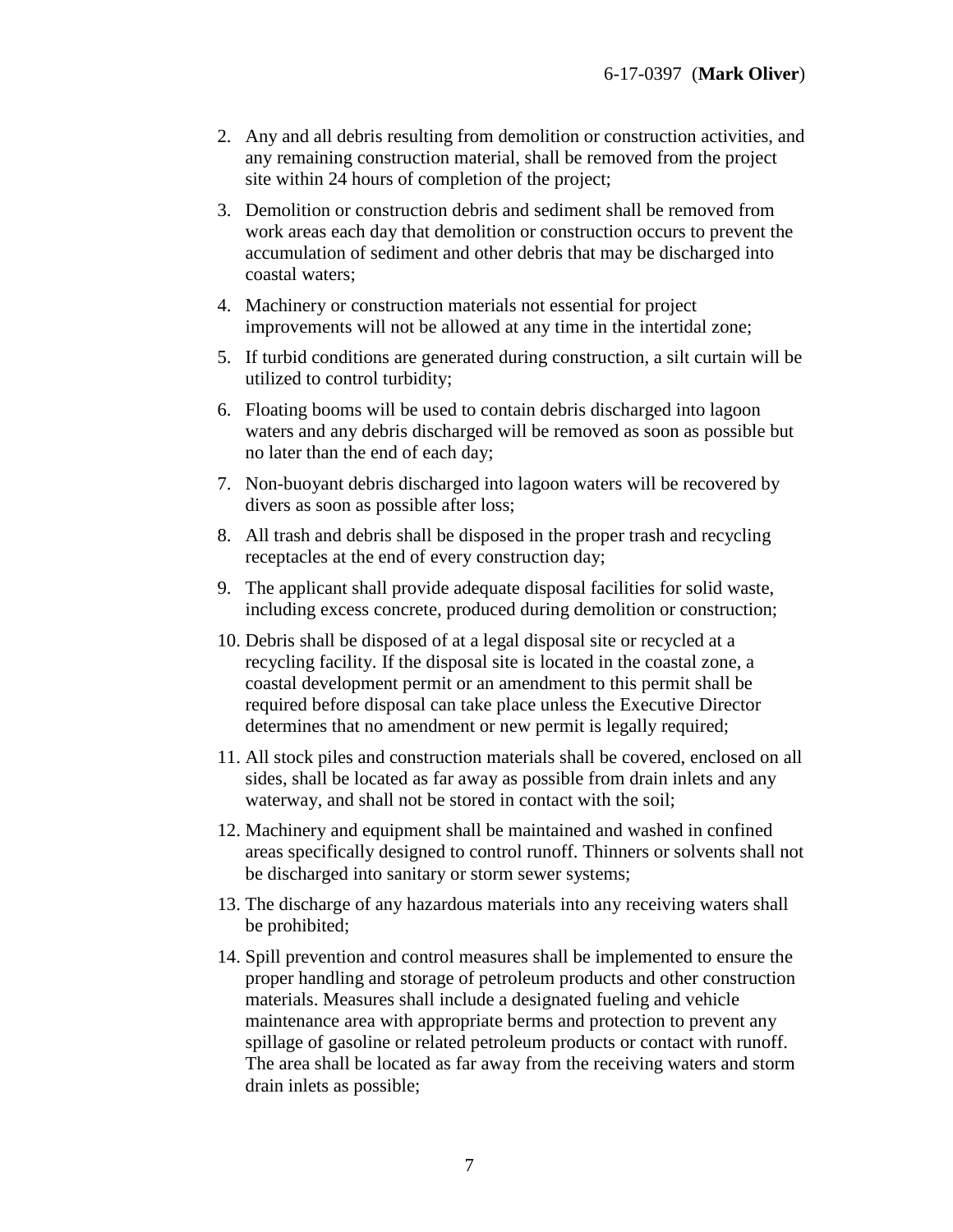- 15. Best Management Practices (BMPs) and Good Housekeeping Practices (GHPs) designed to prevent spillage and/or runoff of demolition or construction-related materials, and to contain sediment or contaminants associated with demolition or construction activity, shall be implemented prior to the on-set of such activity; and
- 16. All BMPs shall be maintained in a functional condition throughout the duration of construction activity.

#### 5. **Water Quality – Marina Best Management Practices.**

- A. By acceptance of this permit, the applicant agrees that the long-term waterborne berthing of boats in the approved dock and/or boat slips will be managed in a manner that protects water quality pursuant to the implementation of the following BMPs.
	- 1. Boat Cleaning and Maintenance Measures
		- a. Where hulls are so fouled that cleaning must be abrasive and is likely to result in paint removal and the discharge of toxic heavy metals, remove the boats from the water and perform cleaning at a location where debris can be captured and disposed of properly;
		- b. Where boat hulls are cleaned in the water: clean bottom paints using non-abrasive methods and avoid creating a colored plume of paint in the water, perform hull cleaning in accordance with the manufacturer's recommendations for the type of hull coating or bottom paint, and perform regular hull maintenance to prevent hard marine growth;
		- c. Detergents and cleaning products for washing boats above the water line shall be phosphate-free and biodegradable, and amounts used shall be kept to a minimum; and
		- d. Detergents containing ammonia, sodium hydrochlorite, chlorinated solvents, petroleum distillates or lye shall not be used.
	- 2. Solid and Liquid Waste Management Measures
		- a. All trash, recyclables, and hazardous wastes or potential water contaminants, including old gasoline or gasoline with water, absorbent materials, oily rags, lead acid batteries, anti-freeze, waste diesel, kerosene and mineral spirits will be disposed of in a proper manner and will not at any time be disposed of in the water or gutter.
		- b. Receptacles shall be provided for the appropriate recycling or disposal of waste materials.
		- c. In order to prevent spillage and loss of sanding debris into the water, no sanding or application of liquid protective materials (e.g., paint, varnish, and teak oil) shall be allowed between the waterline and the deck. Any boat owner intending to sand or apply liquid protective materials to the outside boat surfaces above the deck will be responsible for management practices that ensure proper containment and disposal of sanding debris, spilled paint and used application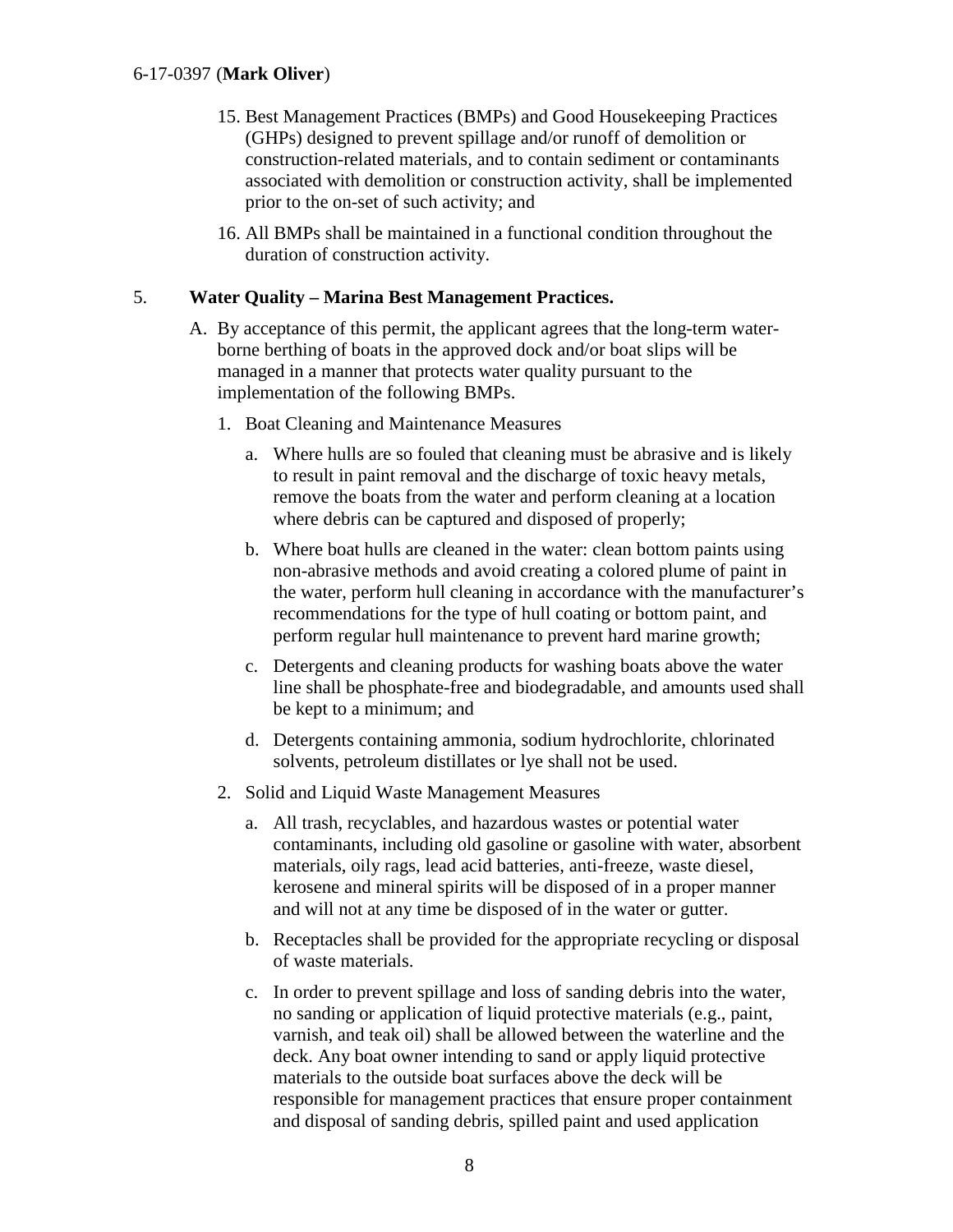materials. Large scale or commercial maintenance of outside boat surfaces shall not be conducted within the marina.

- 3. Petroleum Control Management Measures
	- a. Boaters will practice preventive engine maintenance and will use oil absorbents in the bilge and under the engine to prevent oil and fuel discharges. Oil absorbent materials shall be examined at least once a year and replaced as necessary. Used oil absorbents are hazardous waste in California. Used oil absorbents must therefore be disposed in accordance with hazardous waste disposal regulations. The boaters will regularly inspect and maintain engines, seals, gaskets, lines and hoses in order to prevent oil and fuel spills. The use of soaps that can be discharged by bilge pumps is prohibited;
	- b. If the bilge needs more extensive cleaning (e.g., due to spills of engine fuels, lubricants, or other liquid materials), the boaters will use a bilge pump-out facility or steam cleaning services that recover and properly dispose or recycle all contaminated liquids; and
	- c. Bilge cleaners which contain detergents or emulsifiers will not be used for bilge cleaning since they may be discharged to surface waters by the bilge pumps.
- 4. Hazardous Waste Best Management Practices
	- a. Areas for collection and proper disposal of recycling of hazardous materials such as old gasoline or gasoline with water, oil absorbent materials, used oil, oil filters, antifreeze, lead acid batteries, paints, and solvents shall be provided in compliance with local hazardous waste storage regulations and shall be clearly labeled.
	- b. Signage shall be placed on all regular trash containers to indicate that hazardous materials may not be disposed of in the container. The containers shall notify boaters as to how to dispose of hazardous materials and where to recycle certain recyclable wastes.

### 6. **Unpermitted Development Condition Compliance.**

WITHIN 30 DAYS OF COMMISSION ACTION ON THIS COASTAL DEVELOPMENT PERMIT, or within such additional time as the Executive Director may grant for good cause, the applicant shall satisfy all conditions of this permit that are prerequisite to the issuance of this permit.

### <span id="page-8-0"></span>**IV. FINDINGS AND DECLARATIONS**

### <span id="page-8-1"></span>**A. PROJECT DESCRIPTION**

Agua Hedionda is an artificially created water body that was originally dredged in 1954 to -11 ft. MSL, out of a historical 230 acre salt marsh slough to provide cooling water for the Encina Power Plant. Two settling basins were included in the design: one in the outer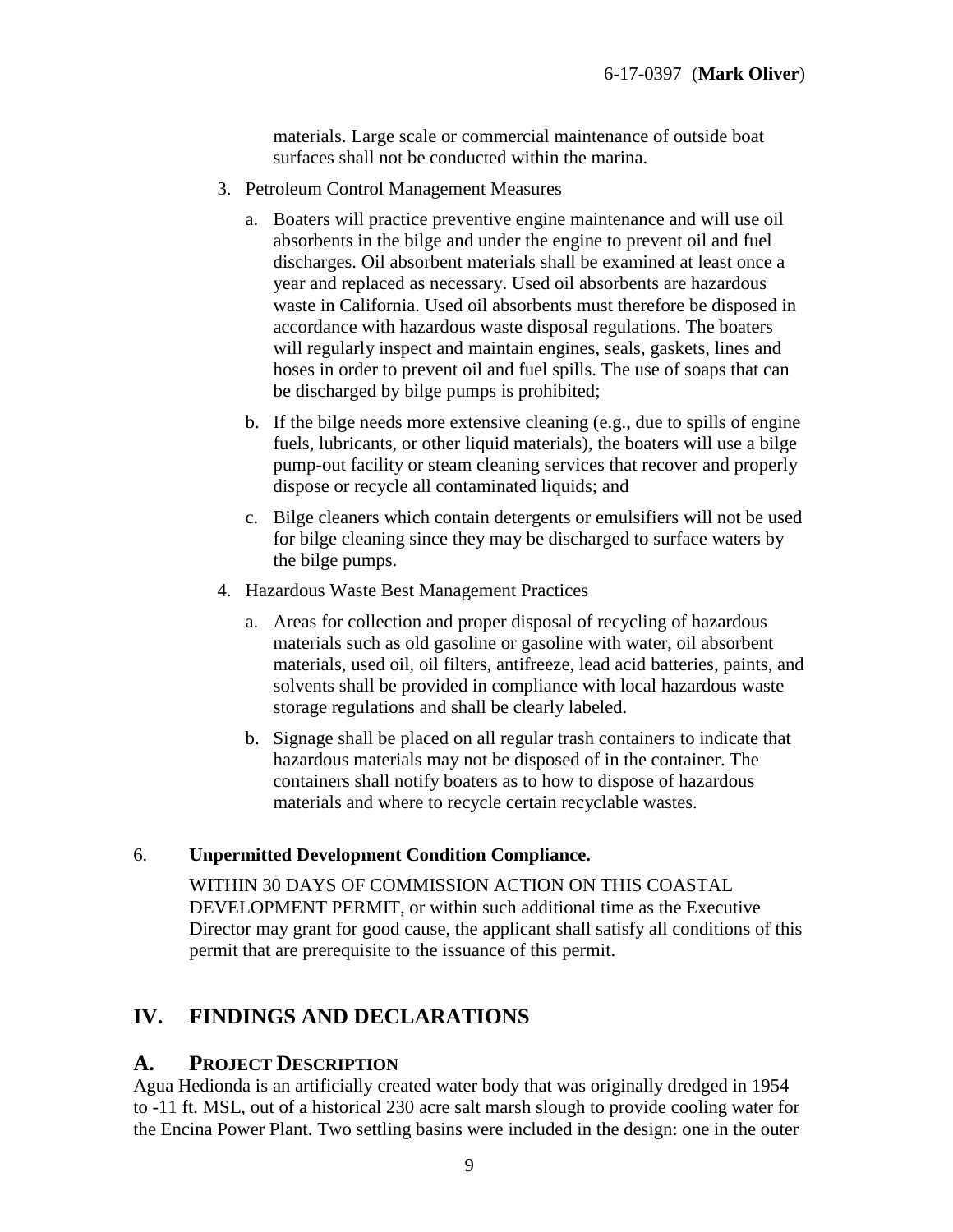lagoon to trap sands carried in from the ocean, and one at the eastern end to trap incoming sediments from Hedionda Creek. The project is located within Bristol Cove, a private cove and marina facility located off the inner basin of Agua Hedionda Lagoon [\(Exhibit 1\)](https://documents.coastal.ca.gov/reports/2018/8/W7a/W7a-8-2018-exhibits.pdf). The cove is owned by Bristol Cove Property Owner's Association and the private boat docks are associated with adjacent residential development.

The subject site is located at 4541 Cove Drive along Bristol Cove and is developed with a single family home. The residence on the site was approved in May 2015 (CDP 6-14- 1930/Oliver). Since 1972, over three dozen permits have been issued for the construction of single-family residences and condominium complexes and duplexes, ranging in size from 2-unit structures to 100-unit complexes, around Bristol Cove.

The proposed project includes removal and demolition of an existing unpermitted wooden access pier and installation of a new 13 ft. by 5 ft. access pier, 21 ft. by 5 ft. gangway, and 23 ft. by 5 ft."T" shaped floating dock with 3 ft. by 3 ft. wings. The new floating dock and gangway will result in up to 238 sq. ft. of water coverage [\(Exhibit 2](https://documents.coastal.ca.gov/reports/2018/8/W7a/W7a-8-2018-exhibits.pdf) and [Exhibit 3\)](https://documents.coastal.ca.gov/reports/2018/8/W7a/W7a-8-2018-exhibits.pdf). Guy wires extending from the dock to the revetment lining the channel will stabilize the dock and avoid the need for piers to be installed in the lagoon floor. The new access pier, gangway and dock will be constructed offsite, barged to the site and installed.

Larger dock structures that result in additional coverage of water/tideland area reduce the availability of open water area necessary for biological productivity and foraging opportunities. Therefore, the amount of coverage must be minimized in order to protect marine resources. The originally proposed project would have resulted in 491 square feet of water coverage. The applicant and Commission staff have worked together to reduce the amount of coverage to 238 square feet and ensure that the proposed dock is consistent with the configuration and size of other docks permitted in this location. At 5 feet wide, the proposed dock has been reduced to the smallest size necessary to support boating use at the site and thus results in preservation of open water area and protection of marine resources.

Agua Hedionda Lagoon and Bristol Cove are known to support eelgrass habitat. Eelgrass habitat has been identified as a sensitive marine resource by the California Department of Fish and Wildlife, the National Marine Fisheries Service, and the U.S. Fish and Wildlife Service. Eelgrass habitat provides cover, refuge, and foraging grounds and acts as a nursery for various marine invertebrates and fish. An eelgrass survey conducted in May 2017 identified two patches of eelgrass habitat located east of the proposed dock. However, the proposed project will not affect the lagoon bottom as no in-water work is proposed and the barges used to bring materials to the site will tie up to the revetment or neighboring docks, rather than anchor on the bottom. The proposed dock will not be placed directly over the existing eelgrass; therefore, there should be no direct impact to eelgrass habitat. **Special Condition No. 2** requires the applicant to conduct pre- and postconstruction eelgrass surveys to ensure that no impacts occur, and if impacts do occur, they must be mitigated consistent with the California Eelgrass Mitigation Policy (CEMP).

The invasive green alga, *Caulerpa taxifolia* (referred to hereafter as Caulerpa), has proven to be detrimental to native habitats; and, in 1999 Caulerpa was designated a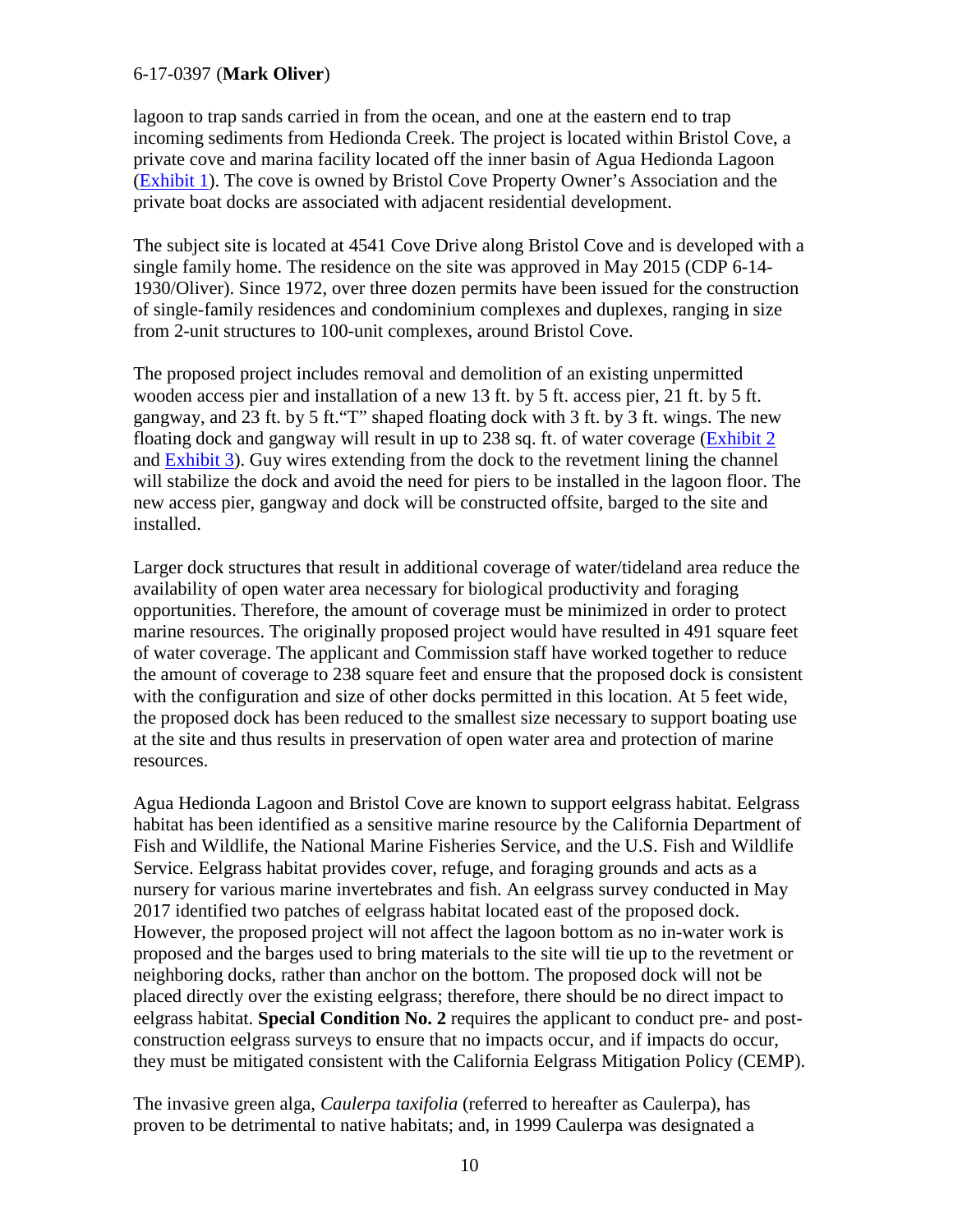prohibited species in the United States under the Federal Noxious Weed Act. AB 1334, enacted in 2001 and codified at California Fish and Wildlife Code Section 2300, forbids possession of Caulerpa. In June 2000, Caulerpa was discovered in Agua Hedionda Lagoon, and in August of that year an infestation was discovered in Huntington Harbor in Orange County. Other infestations are likely. Although a tropical species, Caulerpa has been shown to tolerate water temperatures down to at least 50 degrees Fahrenheit and will rapidly expand in lagoon environments until endemic species become displaced. Although warmer southern California habitats are most vulnerable, until better information is available, it must be assumed that the whole California coast is at risk. All shallow marine habitats could be impacted.

In response to the threat that Caulerpa poses to California's marine environment, the Southern California Caulerpa Action Team (SCCAT) was established to respond quickly and effectively to the discovery of Caulerpa infestations in Southern California. The group consists of representatives from several state, federal, local and private entities. The goal of SCCAT is to completely eradicate all Caulerpa infestations. If Caulerpa were allowed to reproduce unchecked within the lagoon, sensitive eelgrass beds and the wildlife that depend upon them would be adversely impacted.

At this time, it appears that the Caulerpa infestation in Agua Hedionda Lagoon has been successfully eradicated. However, there are still concerns about its reemergence. If Caulerpa is present, any project that disturbs the bottom could cause its spread by dispersing viable tissue fragments. In order to assure that the proposed project does not cause the dispersal of Caulerpa, the Commission imposes **Special Condition No. 3**. **Special Condition No. 2** requires the applicant, prior to commencement of development, to survey the project area and any other areas where the bottom could be disturbed by project activities, for the presence of Caulerpa. If Caulerpa is found to be present in the project area, then prior to commencement of any construction activities, the applicant must provide evidence that the Caulerpa within the project site has been eradicated (the applicant could seek an emergency permit from the Executive Director to authorize the eradication) or that the project has been revised to avoid any disturbance of Caulerpa. If revisions to the project are proposed to avoid contact with Caulerpa, then the applicant shall consult with the local Coastal Commission office to determine if an amendment to this permit is required.

The proposed development will be occurring on or within coastal waters. The storage or placement of construction material, debris, or waste in a location where it could be discharged into coastal waters would result in an adverse effect on the marine environment. To reduce the potential for construction related impacts on water quality, **Special Condition No. 4** requires the appropriate storage and handling of construction equipment and materials to minimize the potential of pollutants to enter coastal waters. **Special Condition No. 5** requires the use of on-going best management practices following construction.

The City of Carlsbad has a certified LCP; however, development will occur within a deferred certification area, the Agua Hedionda plan area, where the Commission retains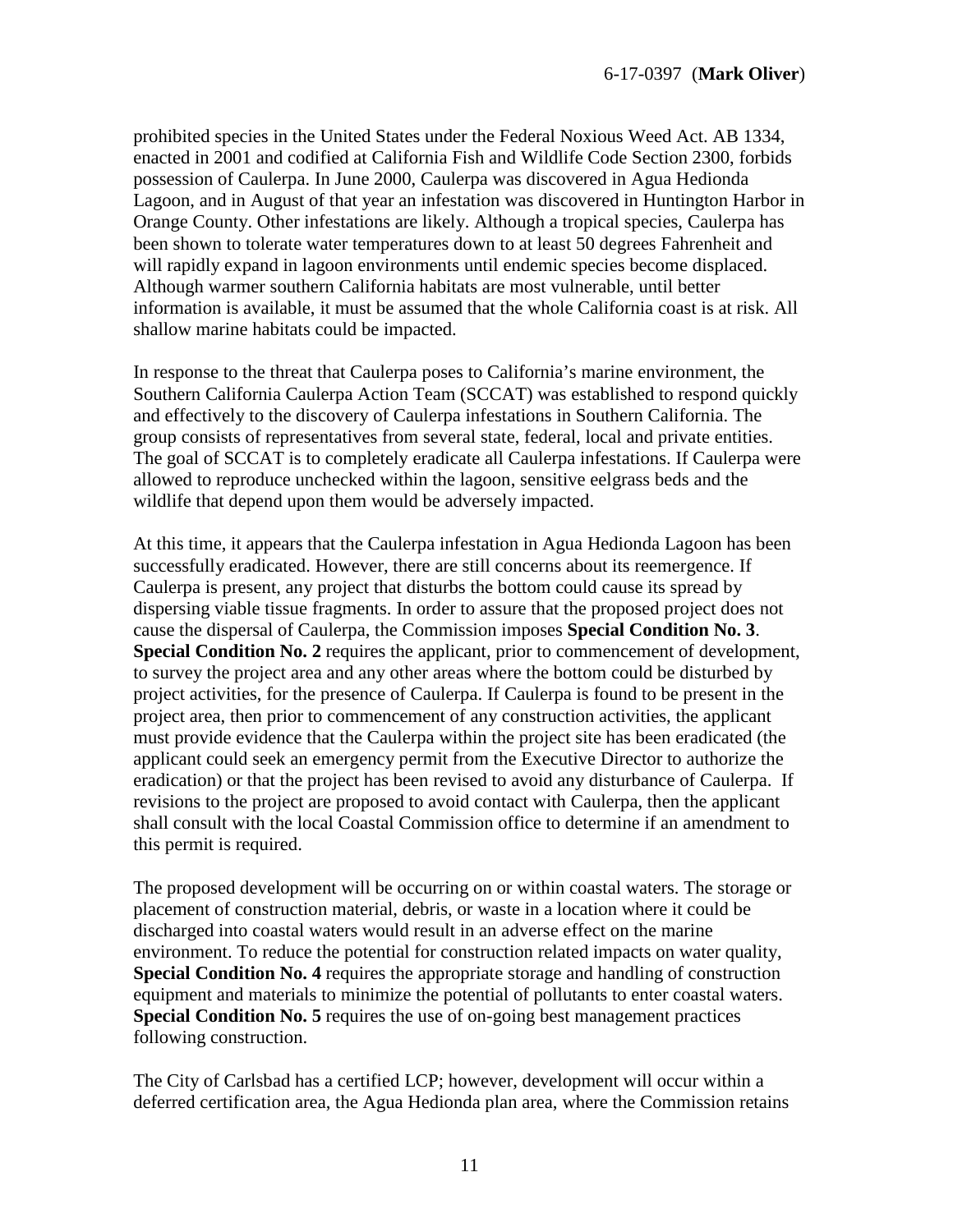permitting authority. Thus, the standard of review is the Chapter 3 policies of the Coastal Act with the certified Agua Hedionda Land Use Plan as guidance.

### <span id="page-11-0"></span>**B. BIOLOGICAL RESOURCES**

Coastal Act policies 30240 and 30251 restrict the alteration of natural landforms and protect sensitive habitats. Section 30231 of the Coastal Act requires that coastal waters are protected and runoff minimized. The project involves the installation of a gangway and private dock on an interior inlet of Agua Hedionda Lagoon. As conditioned, the proposed development will not have an adverse impact on any sensitive habitat and will not result in adverse impacts to water quality. Thus, the project is consistent with the resource protection policies of Chapter 3 of the Coastal Act.

## <span id="page-11-1"></span>**C. COMMUNITY CHARACTER/VISUAL QUALITY**

The development is located within an existing developed area and, as conditioned, will be compatible with the character and scale of the surrounding area and will not impact public views. Therefore, the Commission finds that the development, as conditioned, conforms to Section 30251 of the Coastal Act.

### <span id="page-11-2"></span>**D. PUBLIC ACCESS/PARKING**

The proposed development will not have an adverse impact on public access to the coast or to nearby recreational facilities. There are no opportunities for vertical or lateral public access to or along the shoreline at this location, and as such, the proposed development conforms to Sections 30210 through 30214, Sections 30220 through 30224, Section 30252 and Section 30604(c) of the Coastal Act.

### <span id="page-11-3"></span>**F. LOCAL COASTAL PLANNING**

Although the City of Carlsbad has a certified LCP, the subject site is located in an area of deferred certification where the Commission retains permit authority and Chapter 3 of the Coastal Act remains the standard of review. The policies of the certified Agua Hedionda Land Use Plan are used as guidance. As conditioned, the proposed development is consistent with Chapter 3 of the Coastal Act and with the certified Land Use Plan for the area. Approval of the project, as conditioned, will not prejudice the ability of the local government to prepare a Local Coastal Program for this area that is in conformity with the provisions of Chapter 3.

### <span id="page-11-4"></span>**G. UNPERMITTED DEVELOPMENT**

Unpermitted development occurred on the subject site, including a wooden access pier constructed at the rear of the property, adjacent to lagoon waters. This application seeks approval for removal of the unpermitted wooden access pier and then installation of a new access pier, gangway and floating dock.

To ensure that the matter of unpermitted development is resolved in a timely manner, **Special Condition No. 6** requires that the applicant satisfy all conditions of this permit within 30 days of Commission action, or within such additional time as the Executive Director may grant for good cause.